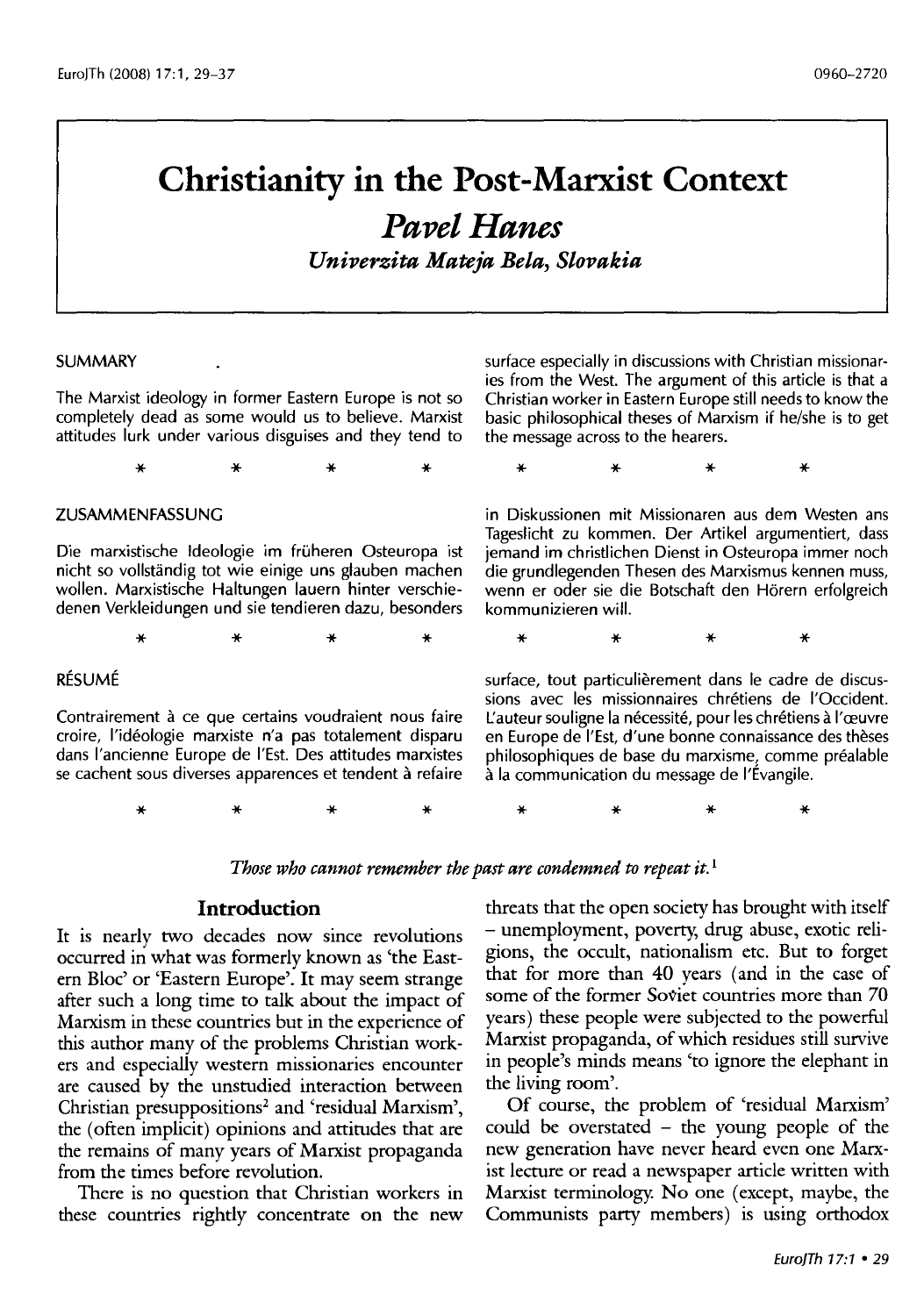Marxist notions to explain the political or economic situation anymore, Even the leftist parties generally are not proclaiming full-scale return to the pre-revolutionary political and economic conditions.

But to understate or to overlook the problem is probably as much a danger as to overstate it. It is important to realize, that even if the young generation has had no experience of the propaganda, they unconsciously imbibe the results of it through the attitudes of those whose minds had been influenced by it – usually their parents. That *attitudes are deeper than words* is the first important truth to keep in mind when dealing with residual Marxism in post-communist Europe. Also it is important to remember that *society has a longer* memory *than individuals.* The structures, institutions and relationships may be rebuilt and renamed but lurking in disguise under the new words are the old ways of doing things. Another crucial fact to keep in mind is that *Marxism wasjis much more than just an economic and political theory.* It was (and is) a comprehensive, all-encompassing worldview which could not be discarded just with an exchange of the government. It is a philosophical system answering every question under (and above) the sun. Marx was one of the last philosophers who attempted to show how all things in the universe relate to each other. Of this complicated system only Marxist totalitarian politics and centrally planned economy have fallen into disrepute but many of its parts resonate with ideas still in vogue in western democracies (philosophical naturalism, Darwinism or even Maslow's hierarchy of psychological needs...)

The hidden attitudes of residual Marxism complicate not only Christian work but also the overall transition of these countries. The new science of transitions - transitology<sup>3</sup> - studies such subjects as *democratisation, marketisation, stateness* or *nation building*,<sup>4</sup> and some authors rightly complain that insufficient attention is paid to the values and beliefs, that make up the foundations of political culture. 5 If one were to draw a *plausibility pie-diagram* of beliefs and values for a post-communist country- what would it contain? Certainly it would contain values such as national culture and traditions, freedom (political and individual), humanism, democracy, Christianity, secularism etc. One might then ask how many of these values and beliefs would be informed by 'residual Marxism'? This author does not purport to know or even to say that it is possible to determine an approximate percentage of it. However, ignoring it creates a

serious obstacle to communication.

Without downplaying the other problems, the present article contends that *demarxisation* should be an integral part of transitology, if the transition is to be really successful and lasting.

#### What is Residual Marxism?

Before one can talk of residual Marxism, it is useful to review Marxism, at least in its basic outlines, as the worldview *(Weltanschauung)* that was 'preached' and taught in Eastern Europe under Communism. When engaging in dialogue on this subject, a summary review of the Marxist worldview may meet with a negative reaction that is understandable if the participants consider Marxism to be outdated and dead.

In taking into account this objection, it is useful to remember that 'Marxism as a concept and a creed has flourished for nearly 150 years, during which its death has been continuously announced. Yet, like Antaeus, the giant wrestler of Greek mythology, Marxism has appeared until now to spring up mightier each time it was cast to the ground.'6

Another reservation is caused by a deep resentment toward considering the hated atheistic system that for so long was being force-fed into people's minds without giving them liberty to think for themselves. This objection can be answered by a reminder that that the attraction/appeal of Marxist theory grows in direct proportion to the (time or geographic) distance of its practice. Also it is good to remember that Marxism includes in its doctrines ideas of other philosophers, notably Feuerbach and Hegel. Feuerbach's critique of religion ' ... continues to excite interest among seekers after a universal humanistic formula, and even among theologians'.<sup>7</sup> These resentments have to be overcome.

For the purposes of this article, the author has chosen to include only those areas that in his experience and opinion most powerfully influence people's attitudes.

#### Marxist Critiques

#### l. Marxist Critique of Religion

Residual Marxism is in great measure responsible for the division between religion and social engagement, between faith and political involvement. Marxist propaganda taught that religion was the 'opium of the people', 8 a tool to subjugate working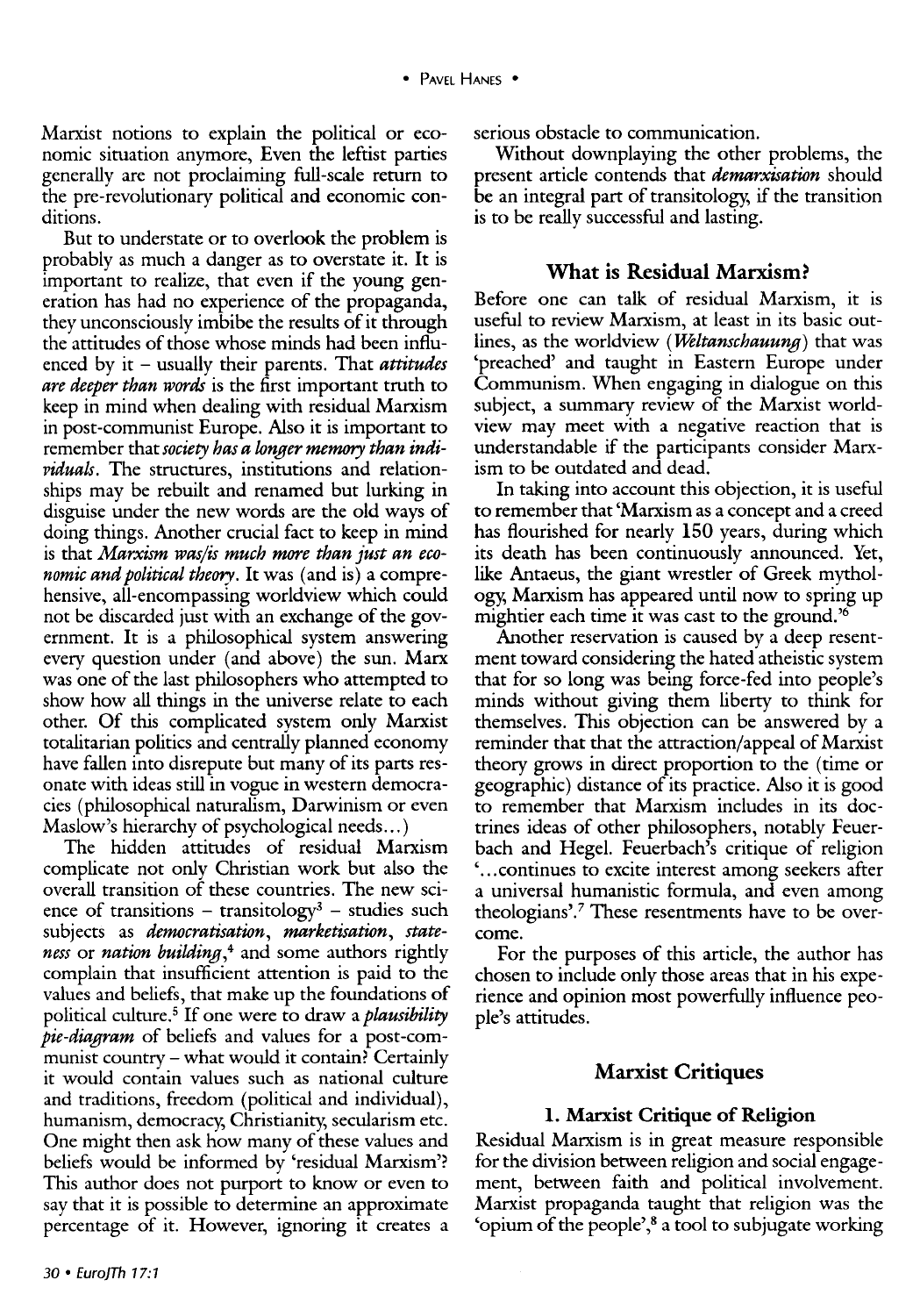masses by the ruling class and an unscientific explanation of unexplained physical phenomena.

A basic response to religion is either negative (people think immediately of the Inquisition, abuse of wealth or an unjust God) or divisive (tending to separatism or controversy).

To preach 'God loves you' is irrelevant, to say the least, if God is either unjust, or unable to rule the world justly. At the same time, although Marxism may be atheistic, it still has its god: 'Man is the highest being for men (das höchste Wesen für den *Menschen)* '9 wrote Marx and this still holds true and agrees very well with modern anthropocentric humanism.

### **2. Marxist Critique of the Human Condition**

Marx and Engels used very explosive words when they spoke about the conditions of workers under capitalism. Words such as *dehumanization, alienation, exploitation,* and *unearned income* are loaded with emotions of resentment and hatred. Consider the emotional force of this passage:

External labour, labour in which man alienates himself *(sich entäußert*), is a labour of self-sacrifice, of mortification *(Kasteiung).* Finally; the external character of labour for the worker is demonstrated by the fact that it belongs not to him but to another, and that in it he belongs not to himself but to another.<sup>10</sup>

If one studies the Marxist critique of the human condition more closely; one inevitably comes to the conclusion, that it is not only capitalism that is criticized here, but the very idea that man was created as a dependent being. The Marxist aim is not just economic or social improvement  $-$  the aim is to achieve the final fulfillment of human destiny

### **3. Marxist Critique of the Notion ofTruth**

Discussion with persons having a residual Marxist mentality is especially hampered by the Marxist understanding of truth, an understanding that is actually very fashionable in today's post-modern world-view.

( **l)** There is no absolute truth. The question of whether a statement is true or false simply cannot be answered under monistic presuppositions. (2) Truth is practice in accordance with the historical process of revolutionary progress towards the ideal communist society. ( 3) Dialectical understanding of truth means that contradicting statements can be equally valid expressions of reality.

Residual Marxist understanding of truth finds

very fertile soil in philosophical pluralism, where 'truth' is actually just an expression of more or less hidden interests – either in money and wealth (Marx), power and control (Nietzsche) or sex (Freud). To believe in truth that comes from revelation is impossible and only leads to ridicule and scorn.

### **Marxist Philosophical System**

It was complete, simple and authoritative.

If you teach a residual Marxist about God he may ask you to explain your teaching about something seemingly totally irrelevant, but his point is actually to check your system for its completeness. With all probability this will be a residuum from the Marxist past, when every imaginable thought had to be explained from the Marxist point of view. Everything was lumped together in one grand allexplaining system. The former Czechoslovak chess grand master L. Pachmann wrote:

In the year 1938 under the name of J.V.Stalin a small booklet was published with the title *On Dialectical and Historical Materialism.* The issue I had in hand was the all-encompassing wisdom of Marxist philosophy printed on twenty five pages. The principles of dialectics were explained just on eleven pages out of those twenty five. The rest of the book was 'an expansion of the formulas of dialectical materialism on the research of social life and an application on the phenomena of social life, research of society and study of the history of society...' ...this system is summed up in a few dogmas, it is closed, allexplaining and unchanging. $<sup>11</sup>$ </sup>

It is really difficult, if not impossible, to combat this rnindset. If one does not cheat (or does not deceive himself!) at every step one has to admit there are things one does not understand even in matters about which he is conversing. But for residual Marxism this is a proof that one's system has gaps in it and therefore it cannot claim to be 'true'.

The authority of Marxism was derived from its identification with science and making it look fully rational. After the revolution when 'the age of spirituality has dawned' rationality may no longer be in vogue but adjectives like 'scientific' or 'mind enhancing' are still selling the ideas that are labeled by them. Behind this is the old statement of Hegel who said (referring to Plato): *What is rational is real; what is real is rational* (*Was verniinftig ist, das ist*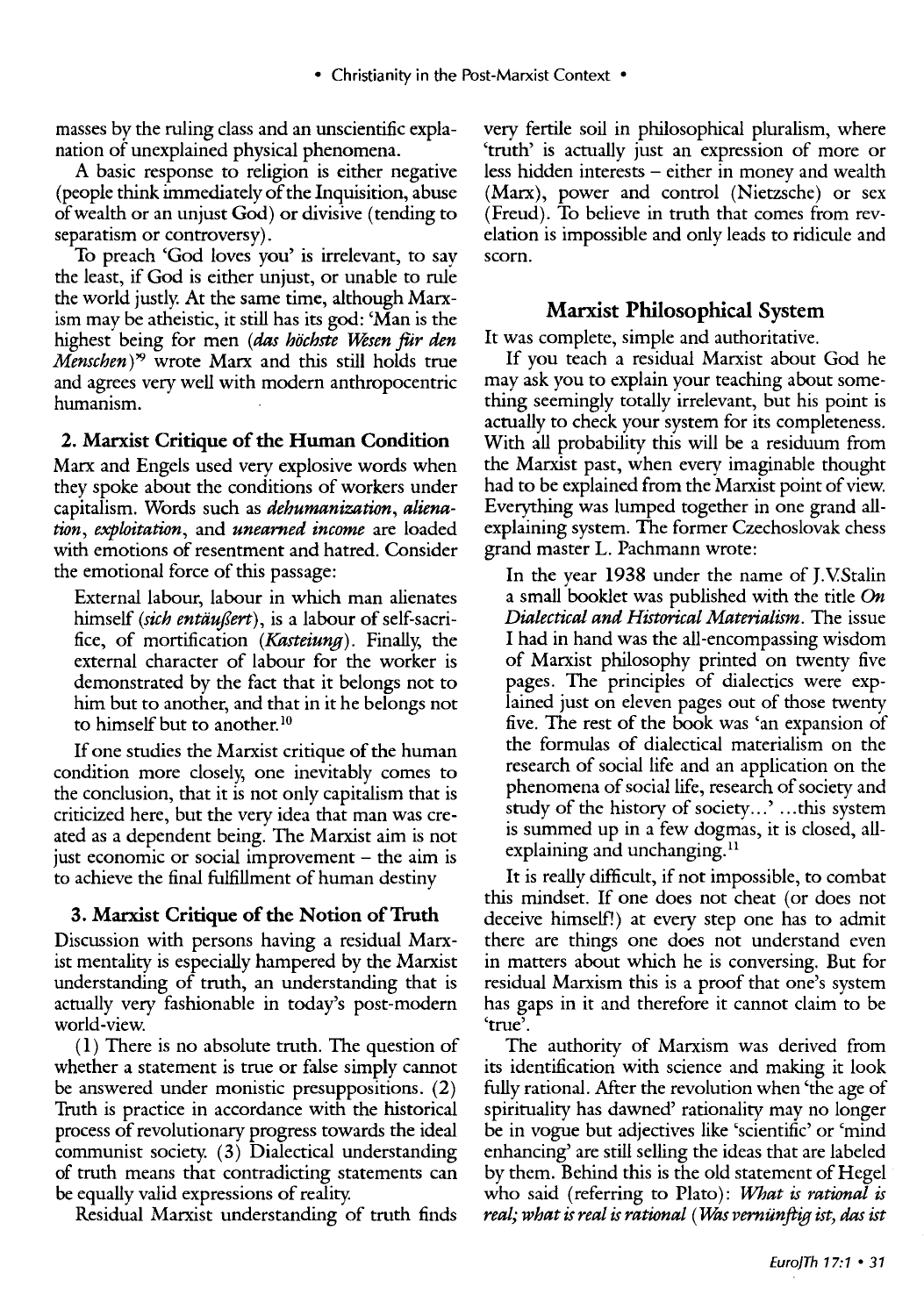*wirklich; und was wirklich ist, das ist vernunftig.).* <sup>12</sup> 'Logic' for residual Marxism may be very different from the 'real' (mathematical) logic or even from the logic used by Hegel or Marx. The point is that for a thing to be accepted and believed it has to be plausible for the human mind and things that are beyond its comprehension are by that very fact considered untrue. (Of course, plausibility always depends on more than logic and rationality, but to show this requires some hard thinking, and this is what we all need to do.)

This Marxist scientism is a peculiar kind of determinism. Although human consciousness, (culture, values, beliefs etc.) is determined by the economic structure of society,<sup>13</sup> this does not mean that man is just a passive victim of circumstances. On the contrary, he/she should understand the historical process and actively take part in helping it to progress in the right direction. So man is both part of the process and above the process. A contradiction? Remember Hegelian dialectics!

## **Marxist Social Practice**

Maybe the most problematic part of residual Marxism is the remembrance of the Marxist practice. Understandably, there is strong aversion to any infringement of freedom - censorship, closed borders, secret police, centrally planned economy, etc.

But resenting these attributes of the Marxist system does not mean that the *ideas* that lie behind it have been consciously discarded and replaced by their (democratic) alternatives. For example:

- People with residual Marxist attitudes may resent censorship but still expect journalists to be 'obedient' to the official (government) line.
- Residual Marxism would hardly be nostalgic about the Iron Curtain, but still may be negative and xenophobic towards the West.
- Who would want the secret police back to spy on citizens? However, suggestions to punish ideas by law abound.
- Free market and free enterprise is the very essence of capitalist reality. But there should be no wealthy capitalists to provoke residual Marxist to envy and class hatred!

Behind these contradictory attitudes are important Hegelian/Marxist beliefs: belief in the proletarian revolution and belief in the state. 14

The communist revolution was nothing if it was not radical.<sup>15</sup> Under the influence of residual Marxism, although people may no longer talk of

the proletarian revolution and about killing the class enemy, they may still prefer radical action to discussion and persuasion. And because, according to Marxism, it was always the state that brought about social progress and guaranteed the dignity of an individual, the state is expected to bear down radically (usually issuing new laws) on those who stand in the way. Although the state is defined as ' ... an organ of class rule, an organ for the oppression of one class by another', <sup>16</sup> nevertheless it is the only hope of improving the human condition. Consequently, great importance is attached to *who*  (what party) rules.

All of this creates confusing and contradictory attitudes of passive expectations (the state should take care of my social situation) and deeply entrenched suspicions (politics is a dirty game; laws are there to oppress me; to cheat the state is an expression of freedom). In this relationship to the state and political culture in general, Marxist class struggle continues...

### **Interaction between Christianity and Residual Marxism**

What happens when Christian presuppositions encounter residual Marxism? Before we discuss the interaction between the remains of the pre-revolution propaganda and Christian presuppositions, we need to realize some complications.

One is that westernisation (democratisation, marketisation, consumerism etc.) in many ways helps grow what Marxism had been sowing. Naturalism, evolutionism, scientism are understood as just different words for what Marxism taught under the title of 'scientific atheism'. Western consumerism is too close to the Marxist ideal of fulfilment through material possessions and the idea of welfare state continues to build up highly passive expectations from the state and bureaucracy. Democracy and humanism that historically developed from the Christian doctrine of the dignity man (man as the image of God) is easily reinterpreted according to the Marxist 'man is the highest being for man' principle and Marxist class antagonism merges quite smoothly with western Nietzschean *ressentiment* against the more successful and wealthy.<sup>17</sup>

Another complication is that Christian workers (even western missionaries) too often are not aware of the Christian foundations of many of their 'natural' views and attitudes. The *grace* of God towards the undeserving sinner is very differ-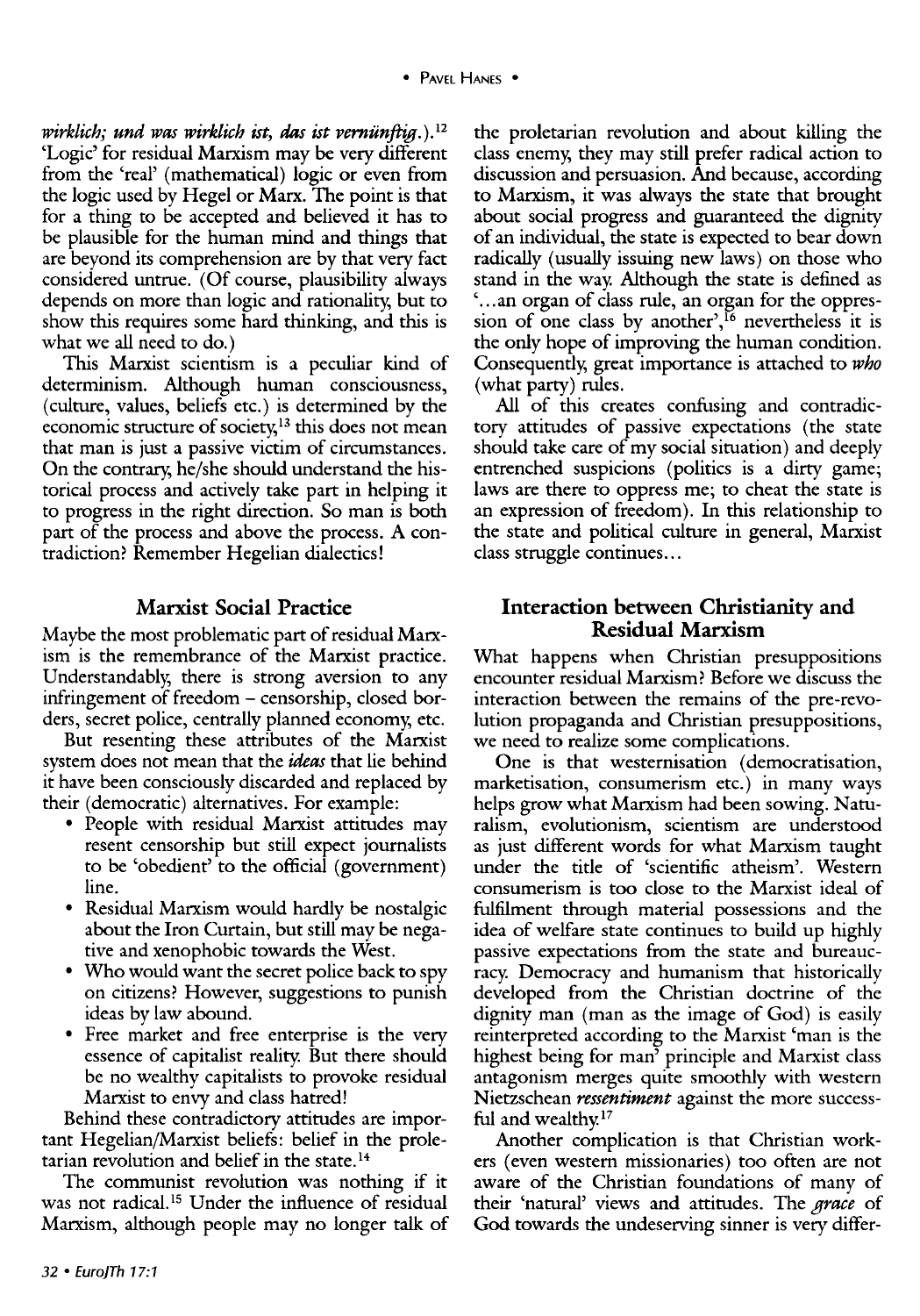ent from 'grace' to the highest being that is entitled to all imaginable privileges. *Faith* in God who, after all apologetic efforts of explanation, cannot be rationally comprehended, has different effects from faith that takes for real only what is rational. *Submission* to worldly authorities (the state, the laws etc.) looks differently if those authorities are there 'for my good' (Rom  $13:4$ ), or in reality they are my 'class enemy' or they represent a new form of persecution. *Servanthood* is a great word in Christianity (are we not 'saved to serve'?), but not so if your attitude was modelled by the teaching of residual Marxism asserting that alienation and degradation is an inevitable result of every employer-employee relationship. *Salvation* from sin and God's wrath cannot fulfil residual Marxist hopes to be delivered from the limitations of createdness. *justice* derived from equality of men before God (all men are sinners) differs radically from justice understood as egalitarianism (all are entitled to equal wealth).

*As* if this were not enough, a further complication is caused by *residual Christianity.* By this term we can describe the opinions and attitudes that have Christian origin but are detached from their spiritual and doctrinal ancestry. The western ideals of freedom, fairness and equality that are prerequisites of real democracy can be given as a few examples of residual Christianity remaining from the Christian past. But Christians from the West and the East often implicitly and deeply differ on the level of their different presuppositions but they cannot solve the puzzle because, too often, neither have made the effort to study and understand them. One example is the notion of *truth.*  'Natural' (residual) Christian understanding of truth is that 'truth is a testimony confirmed by trustworthy witnesses'. But for residual Marxism the proof of truth depends much more on logical reasoning (Hegelian!) than on eyewitnesses. This often leads to endless discussions and deep disappointments because each side presents 'proofs' that are simply not accepted by the opposite party. Where a Christian from the West will believe in the power of the Word and education, his eastern counterpart will probably believe in the determining power of social and economic relations. So for one social aid is a tool to preach the Word while for the other it is the other way round: preaching the Word is a tool to improve social conditions. Freedom in Christianity is a reason for gratitude and responsible behaviour but in residual Marxism it is an opportunity to escape responsibility and finally release pent-up rebellion against unfavourable circumstances. Hence may come some of the disappointments in Christian workers employed by western missionaries.

In this situation Christian preaching and teaching often leads to confusion. Trying to build Christian understanding of the notions like e.g. love, grace, justice, freedom, salvation etc. on the foundations made of residual Marxism cannot lead to lasting results and especially western missionaries are often estranged from easterners by their suspicions (they are part of western imperialism)

The following table gives a summary of what I have described above. As always, simplifications are dangerous but I think they do not completely caricature reality.

| <b>Christian Presuppositions or/</b><br>and Residual Christianity    | <b>Marxist Principles</b>                                        | <b>Sentiments and Attitudes of</b><br><b>Residual Marxism</b>                              |
|----------------------------------------------------------------------|------------------------------------------------------------------|--------------------------------------------------------------------------------------------|
| Knowledge and Truth:                                                 |                                                                  |                                                                                            |
| Thought is a product of immaterial<br>mind (not predetermined).      | Thought is a product of material<br>conditions (determined).     | Distrust of anyone with different<br>social background and xenophobia.                     |
| Truth is attained by analysis and<br>experience.                     | Truth is attained by social practice<br>of the oppressed.        | 'Truth' is always an ideological tool<br>of a party. (populism)                            |
| The basic method of science is<br>experiment and observation.        | The basic method of science is logic<br>and speculation.         | What is considered as scientific is<br>what looks logical and free of con-<br>tradictions. |
| Privatisation of faith is an expres-<br>sion of pluralism (freedom). | Privatisation of faith is an expres-<br>sion of weakness (fear). | Escapism and ghetto religious<br>mentality.                                                |
| Man:                                                                 |                                                                  |                                                                                            |
| Humanism is an expression of love<br>and care.                       | Humanism is an expression of man-<br>worship.                    | Anthropocentrism.                                                                          |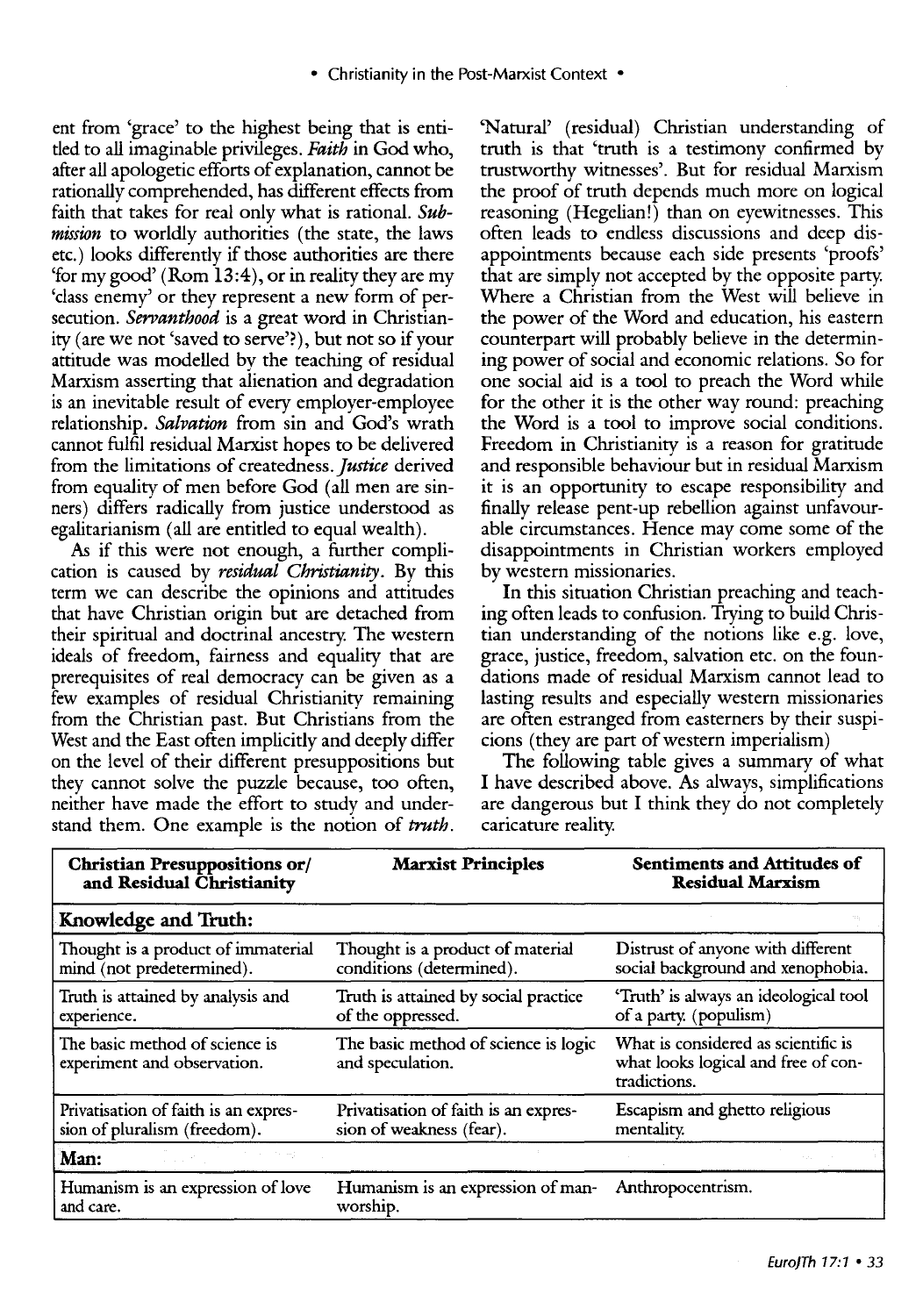| Human nature can be changed by<br>education.                                                           | Human nature is determined by<br>economic relations.                                              | <b>Education and Christian teaching</b><br>put behind economic interests. |
|--------------------------------------------------------------------------------------------------------|---------------------------------------------------------------------------------------------------|---------------------------------------------------------------------------|
| Individualism is an expression of<br>the dignity of an individual and<br>freedom (basically positive). | Individualism is an expression of<br>distrust and separation (basically<br>negative).             | Self-centred, little interest in helping<br>others.                       |
| Charity is an expression of grace<br>and mercy.                                                        | Charity is humiliating. The poor are<br>entitled to be helped by the rich.                        | No gratitude. Resentment (ressenti-<br>ment).                             |
| History:                                                                                               |                                                                                                   |                                                                           |
| Progress comes by development.                                                                         | Progress comes by revolutions.                                                                    | Violence is inevitable.                                                   |
| History will find meaning in the<br>coming Kingdom of God.                                             | History has meaning in itself (his-<br>toricism).                                                 | Great expectations and fatal disap-<br>pointments in political programs.  |
| Work:                                                                                                  |                                                                                                   |                                                                           |
| Work is a creative occupation and a<br>necessity to make a living.                                     | Work is the creator of man and the<br>highest expression of humanity.                             | Implacable dissatisfaction with<br>working conditions.                    |
| Division of labour is an efficient<br>means of producing goods.                                        | Division of labour means alienation<br>and dehumanisation.                                        | Unwillingness to carry out partial<br>or menial tasks.                    |
| Society:                                                                                               |                                                                                                   |                                                                           |
| Lex, Rex <sup>18</sup>                                                                                 | 'Right' depends on history.                                                                       | Might is right.                                                           |
| An individual derives his/her dignity<br>from God.                                                     | An individual derives his/her dignity<br>from society (collective).                               | Initiatives or efforts by individuals<br>or small groups are not valued.  |
| Democracy means freedom and<br>responsibility.                                                         | Democracy means freedom and<br>opportunity to achieve personal<br>ends.                           | Unethical practices in politics, busi-<br>ness etc.                       |
| The state is there for the common<br>good (protection, justice).                                       | The state is there to rule the<br>oppressed class.                                                | To cheat the state and bypass the<br>law is normal.                       |
| Political authority (critically)<br>accepted as 'administration'.                                      | Political authority rejected as 'the<br>oppressors' or uncritically followed<br>as 'our leaders'. | Abuse of politics.                                                        |
| Justice is the rule of the law.                                                                        | Justice is equality.                                                                              | Egalitarianism.                                                           |

Some of the attitudes in the third column are not purely Marxist and can be traced to other influences. I can only repeat that Marxism is just one of several mind-modelling forces that is fast becoming subconscious. Also, Marxism was in some measure an eclectic system that combined views of other philosophers. So some of the opinions/attitudes described above can be traced to Feuerbach, Hegel, Darwin or Rousseau, but it was through Marxist propaganda that they got into the public consciousness. At the same time, the Marxist doctrines have given philosophical and ethical dignity and supposedly scientific validity to the vices and attitudes present in some measure in every human being. Whatever the cause, it is advisable not to ignore the possible Marxist theoretical fortification around these attitudes.

### **Suggestions for Christian Action**

In Czechoslovakia (or later in Slovakia, from which the author comes) there has been no general attempt to 'de-marxise' the minds of the public, and to my knowledge the same is the case in the other post-communist countries. The Marxist economic theories proved to be mistaken, no one needed to teach about it, and the Marxist political system of totalitarian control was disgusting enough, certainly no one needed to be told why. But I think it is a mistake to ignore the 'residual Marxism' in the minds of the people and indeed it is still necessary to combat it and to 'de-marxise' the minds and attitudes of those who are willing to listen.

But how? Surely it will require an open mind and a continual and concentrated thinking effort. Before any action is taken a careful analysis must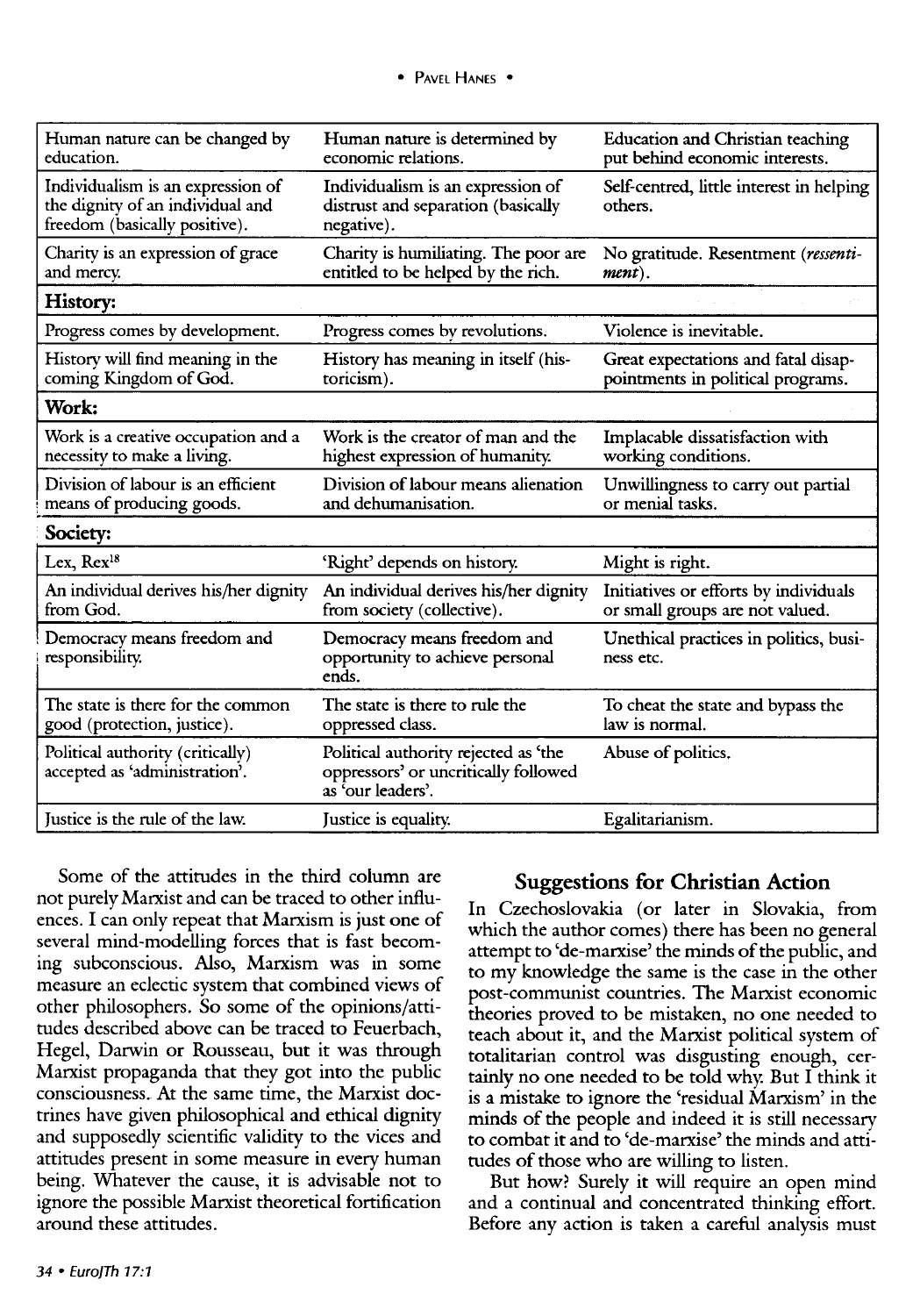be done because to suspect and accuse someone of being under the influence of Marxism may only exacerbate the problem. If not done carefully this approach may smack of amateur and unsubstantiated psychoanalysis.

These dangers notwithstanding I think it is necessary to deal with this problem. Especially Christian workers  $-$  national or foreign  $-$  should make the effort to understand it and find ways how to overcome it. Christian workers (especially evangelical) are often so focused on the practical problems of life anq faith that they have but little time to study difficult philosophical problems of epistemology; ethics or ontology. But exactly this, in its simplified form, was fed to the population of each communist country. Again, it is important to remember the fact that residual Marxism mostly does not use and think in the explicitly Marxist *categories* (terms and notions) but goes deeper to the *sentiments, attitudes* and *feelings.* So, although it is crucial to know where these tendencies come from, at the same time, it is certainly not wise to indiscriminately use the Marxist terms in an attempt to uncover and explain them. This would probably only lead to confusion and resentment.

### Know the Basics of Marxist Philosophy and Practice

To acquaint oneself with the basics of the Marxist system it is advisable to read books both by Christian and non-Christian authors. The non-Christian expositions can be found in textbooks of philosophy and history. A very thorough treatment of Marxist philosophy and history of its doctrines is the work of Leszek Kolakowski, *Main Currents of Marxism* (although it may be intimidating because of its lengths - about 1400 pages). An example of a shorter work (about 180 pages) could be Robert Freedman's *The Marxist System* published by Chatham House Publishers, New Jersey.

There was quite a number of Christian apologetic works from the times before the 1989 revolution. My recommendation would be the book of Klaus Bockmuehl: *The Challenge of Marxism*  published by Inter-Varsity Press. The Marxist practice was different from country to country, one can almost say there were as many Marxisms as there were Soviet-bloc states, so it is important to read some of the books by Christian and non-Christian dissidents from before the revolution (e.g. Solzhenitsyn for Russia or Tson for Romania).

Finally, it is also important to be acquainted with some of the foundational texts by the founders

and important Marxist leaders. They can be found on the Internet at www.marxists.org (English) or www.mlwerke.de (German).

### Know Basic Christian Presuppositions

Christian apologetics requires lifelong study and philosophical presuppositions of the Christian message are certainly not easy to articulate. Moreover, theologians are far from agreed on what is 'the Christian philosophy' some question whether it exists at all! Therefore I have to leave it to the reader to decide what depth and what direction his/her study will take. I will only mention areas on which it is important to focus in order to be prepared to detect sources of misunderstanding and causes of 'communication disturbance' in communicating the Christian message in a post-communist country. The examples in the table above touch only on the things that I consider to be typical for Marxism. They do not mention e.g. atheism, naturalism, monism or evolutionism because these views are very common outside of the Marxist philosophy. But because they are also part of it, the Christian worker has to be prepared to answer these views as well. Of course, these will not be hidden as they are enhanced by westernisation.

The logic of the residual Marxist attitudes in the right column of the table may not be immediately clear but I think they will be understood after a deeper study. Clearly, trying to answer the questions of truth, existence and values is like attempting to solve the riddle of the Universe. But although we cannot know all the answers we can at least give reasons for our faith. A classic evangelical treatment of the problem of truth, meaning and language about God is in F. Schaeffer's work *The God JVho Is There.* The book was written to answer the prevalent existentialism of the day but in my personal experience it can answer post-Marxist views as well. Similar problems are addressed in C. F. H. Henry's *God, Authority and Scriptures* or D .A. Carson's *The Gagging of God.* Whatever the choice, the point is to understand the problems of secular attitudes to truth, knowledge and language (post-Marxist, postmodernist and others) and Christian alternatives to them. Without this preparation it is really difficult if not impossible to find deep misunderstandings behind deceptively similar or even identical words.

In the area of ontology to understand differences between monism, dualism and Christian dualism; idealism materialism and Christian realism is a prerequisite for tracking down the residual Marxism.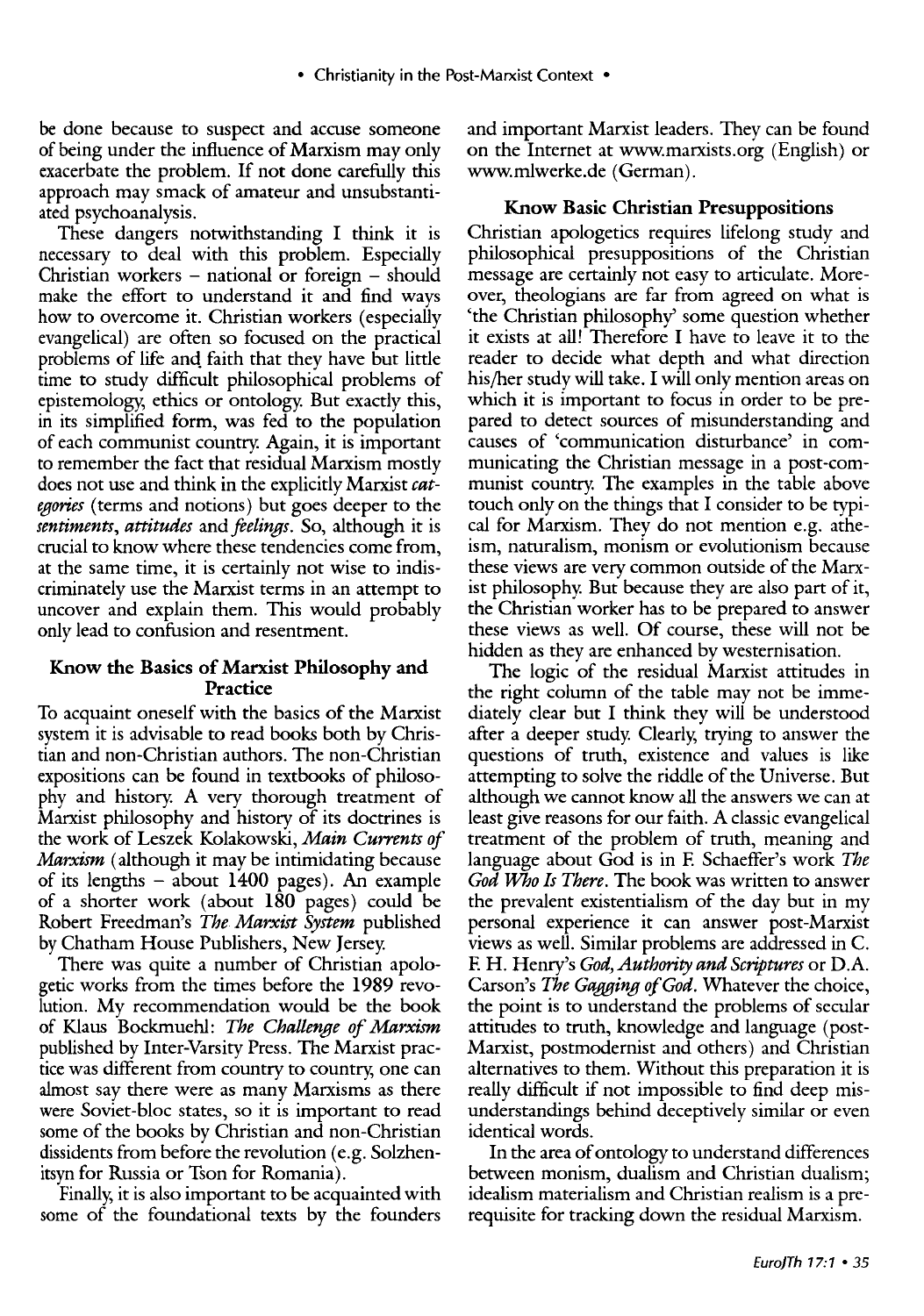The whole area of values cannot be studied in isolation from Marxist anthropology, philosophy of history and economics. Here are firmly embedded post-Marxist attitudes to the human rights, working ethics and hopes for the future.

It is wise for a Christian worker to know those parts of Marxism especially well that correspond with the biblical critique of exploitation, oppression and greed and the differences between solutions proposed by Marxism and Christianity.

#### Address the Issue in a Non-threatening Manner (Practice Christian Love)

As I said above it is essential not to offend, threaten or label people with the 'residual Marxist' marker. Not only may there be some not-so-nice residual things in us but also this usually does not help to solve the problem, but only aggravates it by creating resentment.

- Know *both* the positive (if possible) and negative sides of the Marxist position on the issue in question.
- Be humble enough to accept Marxist criticism of Christianity or capitalism where it was/is valid.
- Know the deeper connections between Marxist views as they are related in one coherent worldview.
- When you criticise residual Marxism be sure you are able to present a Christian alternative to what you attack.
- Rely more on the power of God in his word than on strong words and precise definitions. Remember, it is the goodness of God, that leads to repentance.

### Questions to Ponder

The following questions may help those who are engaged in the process of transformation of a postcommunist Eastern European country.

- Where do I see concrete residues of the Communist past in Eastern Europe?
- Do I understand the attractiveness of the Marxist system?
- What is the best course of action to uncover implicit Marxist attitudes?
- What can I offer as a better alternative to a post-Marxist mindset?

### Vocabulary

*Marxism* in this article is defined as the sum of

Marxism and Leninism and Stalinism plus its application in a former communist country.

Using the expression *Residual Marxism* we mean what has been left in the minds, attitudes, feelings, implicit reactions, and word connotations of the societies formerly subjected to Marxist indoctrination by propaganda.

The term *Demarxisation* (like 'denazification') is used for the process of removing the results of Marxist propaganda; the opposite of Marxist indoctrination

#### Notes

- 1 Often repeated but seldom heeded quotation. (Santayana, G. *Life of Reason* I/12. http://www.gutenberg.org/etext/15000, Accessed: 13th Feb. 2005.)
- 2 By using the word 'presuppositions' I do not take stand for the so called 'Presuppositional Apologetics' against 'Evidentialism' (or, for that matter, the other way round). Presuppositions in this article are simply 'things presupposed in the communication of Christian message'.
- 3 In political science, transitology is the name for the area that studies the process of change from a political regime to another, mainly from authoritarian regimes to democracies.
- 4 Kuzio, T. *Transition in Post-Communist States: Triple or Quadruple?* Politics 21 (3), 2001, 168-177.
- 5 The relationship between values and democracy is one of the themes of the following Internet site: http://www. worldvaluessurvey.org
- 6 Freedman, R. *The Marxist System,* New Jersey: Chatham House Publishers, 1989, 2.
- 7 Kolakowski, L. *Main Currents of Marxism I,* Oxford: Oxford University Press, 1981, 119.
- 8 This expression comes not from MARX but the German poet Heine ('Fiir Menschen, denen die Erde nichts mehr bietet, ward der Himmel erfunden... Heil dieser Erfindung! Heil einer Religion, die dem leidenden Menschengeschlecht in den bittern Kelch einige süße, einschläfernde Tropfen goß, geistiges Opium, einige Tropfen Liebe, Hoffnung und Glauben!' Heine, H. Ludwig Borne. Eine Denkschrift. www.heinrich-heine.net/boerne/boerned4. htm, Accessed: 29th Sept. 2002.)
- 9 Marx, K. *Zur Kritik* der *Hegelschen Rechtsphilosophie. Einleitung.* www.mlwerke.de/me/me01/me01 378. htm. Accessed: 16th June 2007.
- 10 Marx, K. *Economic and Philosophical Manuscripts of 1844* - *Estranged Labour.* www.marxists.org/ archive/marx/works/1844/manuscripts/labour.htm, Accessed:10th Nov. 2002.
- 11 Pachman, L. *Boha nelze vyhnat. (It is impossible to expel God,* subtitled: *From Marxism back to Christianity.),* Praha: Vysehrad, 1990, 19-20.
- 12 Hegel, G.W.E *Grundlinien der Philosophic des Rechts,*